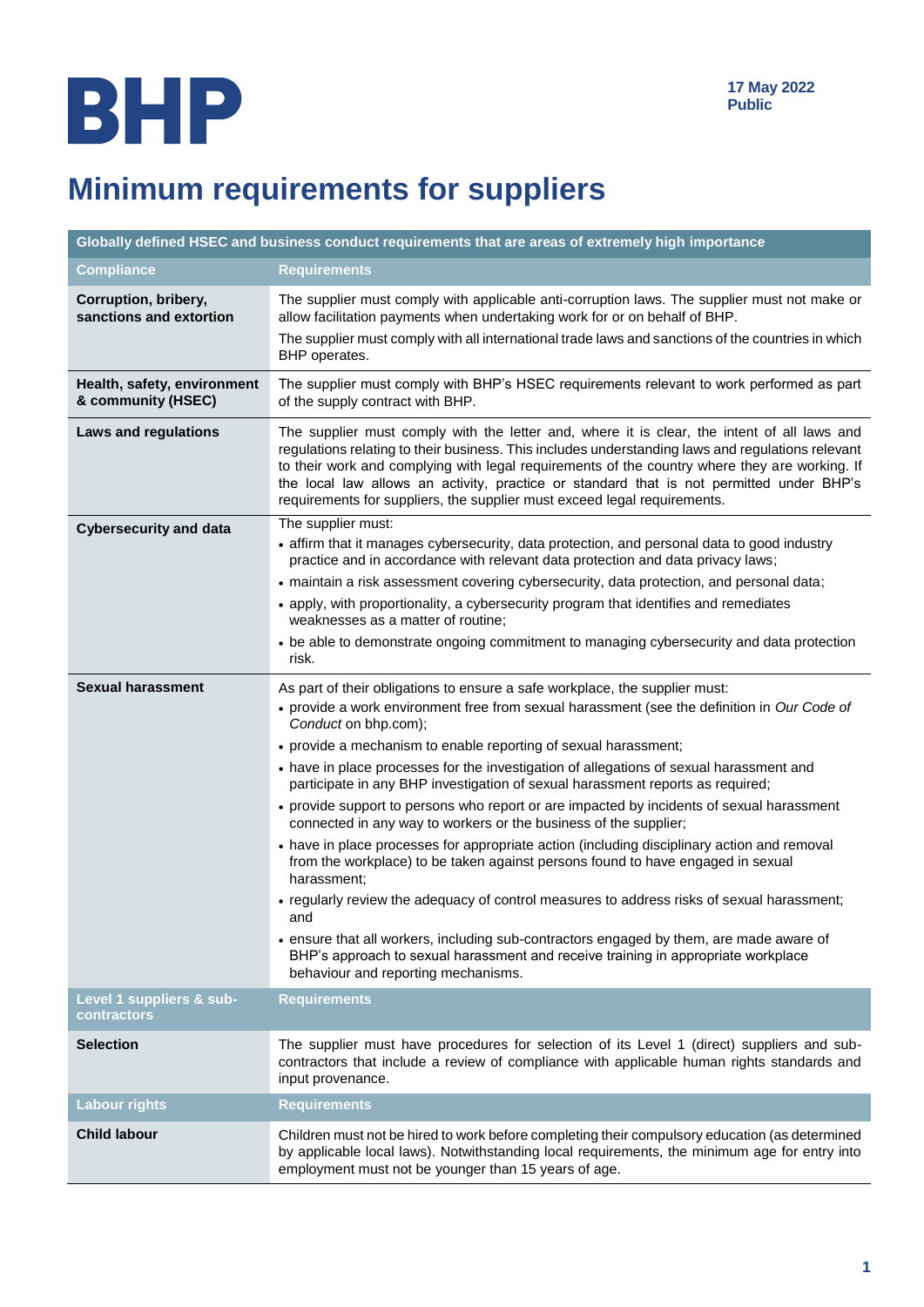

| Globally defined HSEC and business conduct requirements that are areas of extremely high importance |                                                                                                                                                                                                                                                                                                                                                                                                                                    |
|-----------------------------------------------------------------------------------------------------|------------------------------------------------------------------------------------------------------------------------------------------------------------------------------------------------------------------------------------------------------------------------------------------------------------------------------------------------------------------------------------------------------------------------------------|
| <b>Forced or compulsory</b><br><b>labour</b>                                                        | The supplier must affirm that it does not allow forced, bonded or involuntary labour.                                                                                                                                                                                                                                                                                                                                              |
| <b>Human trafficking</b>                                                                            | The supplier must affirm that it does not use labour acquired through human trafficking.                                                                                                                                                                                                                                                                                                                                           |
| <b>Freedom of association</b>                                                                       | The supplier must:                                                                                                                                                                                                                                                                                                                                                                                                                 |
|                                                                                                     | • adopt an open attitude towards the legitimate activities of trade unions;                                                                                                                                                                                                                                                                                                                                                        |
|                                                                                                     | • allow their workers' representatives to carry out their legitimate representative functions in the<br>workplace and not be discriminated against.                                                                                                                                                                                                                                                                                |
| Wages, penalties and<br>working hours                                                               | Wages and benefits (including overtime) paid, must satisfy at a minimum, national legal<br>standards or local industry benchmarks, whichever is higher.                                                                                                                                                                                                                                                                            |
|                                                                                                     | In nation states where no minimum wage legislation exists, the supplier must seek to establish<br>a living wage that provides an adequate standard of living for all its employees and their<br>dependants.                                                                                                                                                                                                                        |
|                                                                                                     | The supplier must not deduct allowances or withhold wages as a disciplinary measure or for<br>any other reason that is not permitted by law. Performance-based pay systems must be<br>calculated based on reasonable expectations and be clearly defined and communicated.                                                                                                                                                         |
|                                                                                                     | Working hours shall not exceed the national legal standards or local industry benchmarks,<br>whichever provides greater protection for the worker.                                                                                                                                                                                                                                                                                 |
| Non-discrimination and                                                                              | The supplier must:                                                                                                                                                                                                                                                                                                                                                                                                                 |
| diversity                                                                                           | • provide a work environment in which everyone is treated fairly and gender, cultural, ethnic,<br>religious or other diversity factors such as disability are respected;                                                                                                                                                                                                                                                           |
|                                                                                                     | • offer employment on the basis of merit;                                                                                                                                                                                                                                                                                                                                                                                          |
|                                                                                                     | · not base decisions regarding employment on attributes unrelated to job performance<br>(including but not limited to, race, colour, gender, religion, personal associations, national<br>origin, age, disability, political beliefs, marital status, sexual orientation and family<br>responsibilities).                                                                                                                          |
|                                                                                                     | Decisions relating to suppliers, customers, contractors and other stakeholders must also be<br>based on merit or otherwise non-discriminatory.                                                                                                                                                                                                                                                                                     |
| Workplace health and                                                                                | The supplier must provide:                                                                                                                                                                                                                                                                                                                                                                                                         |
| safety                                                                                              | • safe and healthy working facilities and appropriate precautionary measures to protect<br>employees from work-related hazards and anticipated dangers in the workplace;                                                                                                                                                                                                                                                           |
|                                                                                                     | • workers with regular and recorded health and safety training;                                                                                                                                                                                                                                                                                                                                                                    |
|                                                                                                     | • clean and safe accommodation that meets the basic needs of the workers (where provision is<br>applicable).                                                                                                                                                                                                                                                                                                                       |
|                                                                                                     | The supplier must:                                                                                                                                                                                                                                                                                                                                                                                                                 |
|                                                                                                     | • follow all relevant legislation, regulations and directives in the countries in which the contract<br>activities are undertaken to provide a safe and healthy workplace;                                                                                                                                                                                                                                                         |
|                                                                                                     | • implement systems for the prevention of occupational injury and illness including, standards<br>for fire safety; emergency preparedness and response plans; occupational or industrial<br>hygiene standards; appropriate lighting and ventilation; machinery safeguarding; reporting<br>and investigation of occupational injuries and illness; reasonable and appropriate access to<br>potable water and sanitation facilities; |
|                                                                                                     | • assign responsibility for health and safety to a management representative.                                                                                                                                                                                                                                                                                                                                                      |
| <b>Treatment of employees</b>                                                                       | The supplier must create and maintain an environment that treats all employees with dignity<br>and respect and must not use or threaten violence, coercion, sexual exploitation or abuse, or<br>verbal or psychological harassment or abuse.                                                                                                                                                                                       |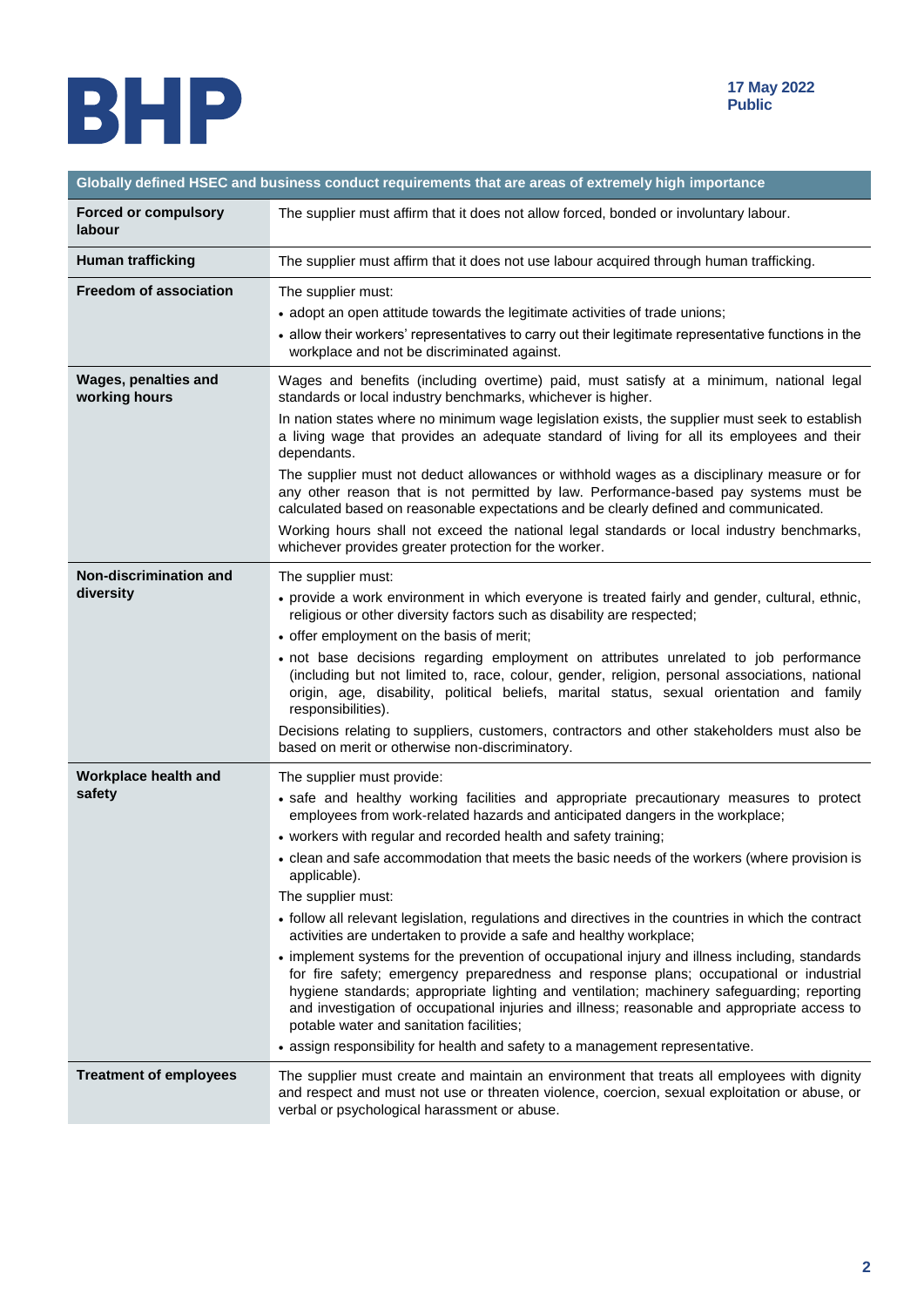

| Globally defined HSEC and business conduct requirements that are areas of extremely high importance                                    |                                                                                                                                                                                                                                                                                                                                                                                       |
|----------------------------------------------------------------------------------------------------------------------------------------|---------------------------------------------------------------------------------------------------------------------------------------------------------------------------------------------------------------------------------------------------------------------------------------------------------------------------------------------------------------------------------------|
| <b>Conflict minerals</b>                                                                                                               | <b>Requirements</b>                                                                                                                                                                                                                                                                                                                                                                   |
| 3TGs                                                                                                                                   | A supplier that procures bulk volumes of tin, tungsten, tantalum and/or gold must have functional<br>policies and transparency measures to assure that products and components supplied are<br>deemed free of tin, tungsten, tantalum and gold originating from conflict mineral sources.                                                                                             |
| Community                                                                                                                              | <b>Requirements</b>                                                                                                                                                                                                                                                                                                                                                                   |
| <b>Community interaction</b>                                                                                                           | The supplier, and in turn its employees, must treat members of the community with dignity and<br>respect. They must not adversely impact on the health or safety of members of the community,<br>nor on their wellbeing by engaging in activities such as threatening behaviour, violence,<br>coercion, sexual exploitation or abuse, or verbal or psychological harassment or abuse. |
| <b>Security</b>                                                                                                                        | The supplier must ensure that any public or private security forces engaged manage security in<br>a way that is lawful and respects fundamental freedoms and human rights of all stakeholders.                                                                                                                                                                                        |
| <b>Environment and Health</b>                                                                                                          | <b>Requirements</b>                                                                                                                                                                                                                                                                                                                                                                   |
| <b>Biofuels</b>                                                                                                                        | Biofuels must only be sourced from companies that have policies or standards for the<br>sustainable sourcing of biofuel components. That is, they must demonstrate that the biofuels<br>are not sourced in conflict with agricultural, biodiversity or other environmental values and have<br>a positive lifecycle greenhouse gas emission profile.                                   |
| <b>World Heritage listed</b><br>properties and IUCN<br><b>Protected Areas</b>                                                          | Materials must not be sourced from World Heritage listed properties or International Union for<br>Conservation of Nature Protected Areas.                                                                                                                                                                                                                                             |
| <b>Transportation air quality</b><br>emissions regulations                                                                             | The supplier must require that any transportation sourced or provided for goods is compliant<br>with applicable laws and regulations and with international conventions (such as MARPOL<br>Annex VI) that set limits for fuel quality standards or specific limits on vehicle or vessel air quality<br>emissions.                                                                     |
| <b>Remedies</b>                                                                                                                        | <b>Requirements</b>                                                                                                                                                                                                                                                                                                                                                                   |
| <b>Access to remedies</b>                                                                                                              | A supplier that has at least 100 employees must implement and monitor a functional grievance<br>mechanism or equivalent process(es) for employees, contractors and (if applicable) host<br>communities.                                                                                                                                                                               |
| Locally defined HSEC and business conduct requirements that require local interpretation and may not be applicable<br>in all countries |                                                                                                                                                                                                                                                                                                                                                                                       |
| <b>Examples of categories</b>                                                                                                          | • Indigenous rights;<br>• environmental areas;<br>• traditional customs;<br>• public policy;<br>• training and education;<br>• supplier reputation.                                                                                                                                                                                                                                   |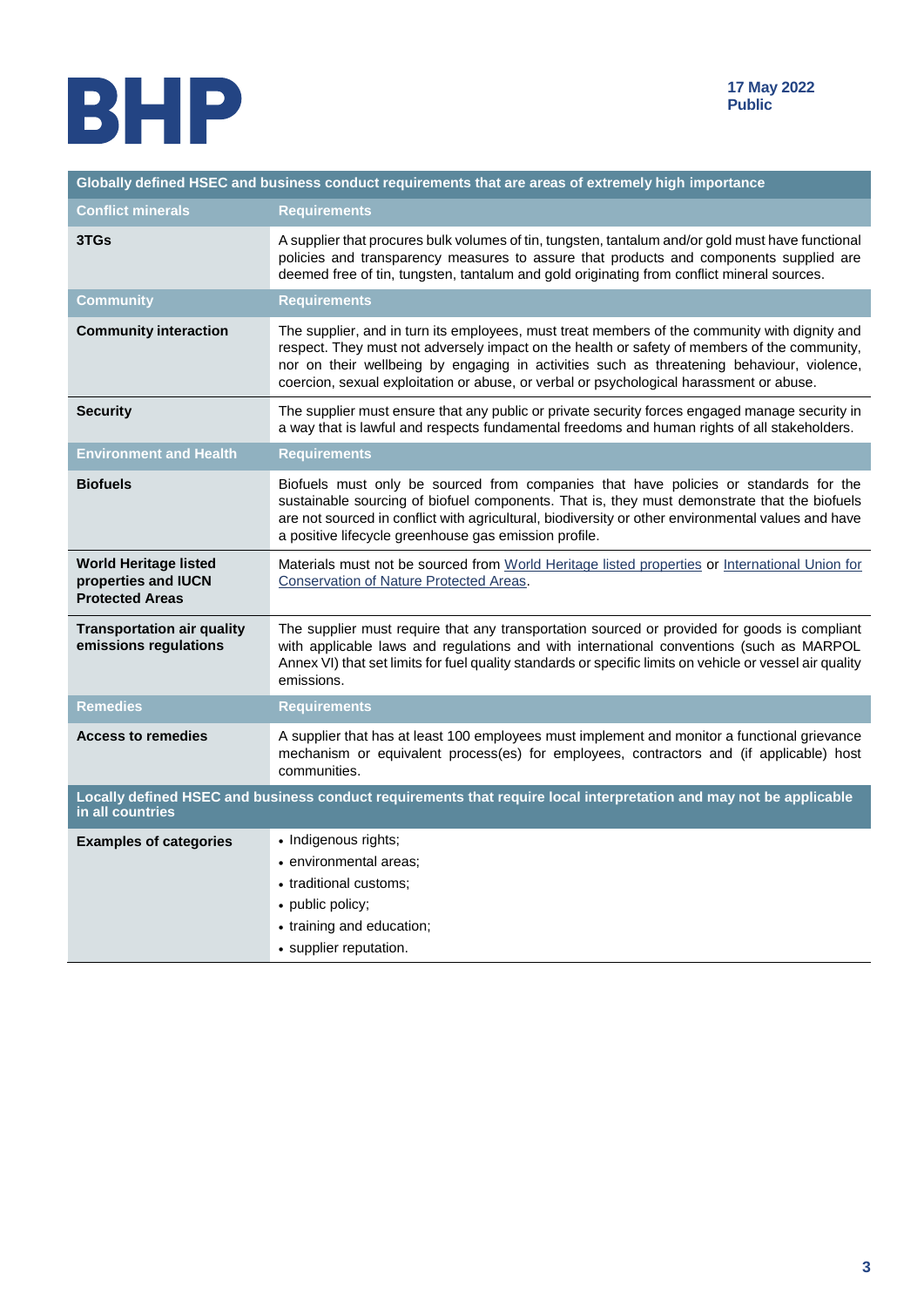## **Glossary of defined terms used in this document**

| <b>Term</b>                  | <b>Definition</b>                                                                                                                                                                                                                                                                                                                                                                                                                                                                                                                                                |
|------------------------------|------------------------------------------------------------------------------------------------------------------------------------------------------------------------------------------------------------------------------------------------------------------------------------------------------------------------------------------------------------------------------------------------------------------------------------------------------------------------------------------------------------------------------------------------------------------|
| <b>Contract</b>              | An agreement which legally obliges a party to do, or not to do, a certain thing. Examples of<br>contracts include sales and purchase contracts, marketing contracts, employment contracts,<br>joint venture agreements, service contracts, supply agreements, guarantees, confidentiality<br>undertakings and agreements.                                                                                                                                                                                                                                        |
| <b>Contractor</b>            | An individual, company or other legal entity that carries out work or performs services under a<br>contract for service. This includes sub-contractors.                                                                                                                                                                                                                                                                                                                                                                                                          |
| <b>Facilitation payments</b> | A payment or thing of value (typically of low value) given to a Government Official to expedite<br>or secure the performance of a routine government action (actions that are ordinarily and<br>commonly performed). Examples include payments to expedite the issuing or processing of<br>legitimate visas, the scheduling of inspections, or the connection of telephones or other utility<br>services. Routine government action does not include discretionary decisions (including to<br>award or continue business with a party) by a Government Official. |
| Greenhouse gas               | For BHP reporting purposes, these are the aggregate anthropogenic carbon dioxide equivalent<br>emissions of: Carbon dioxide (C02), Methane (CH4), Nitrous oxide (N20), Hydrofluorocarbons<br>(HFCs), Perfluorocarbons (PFCs), Sulphur hexafluoride (SF6).                                                                                                                                                                                                                                                                                                        |
| <b>Hazard</b>                | A hazard is a source or a situation with the potential for harm in terms of injury or ill-health,<br>damage to the environment or a combination of these (e.g. a toolbox was found un-secured on<br>the edge of a platform and had the potential to fall 5m).                                                                                                                                                                                                                                                                                                    |
| <b>Sanctions</b>             | Trade and financial restrictions implemented by nations and international organisations such as<br>the European Union and the United Nations.                                                                                                                                                                                                                                                                                                                                                                                                                    |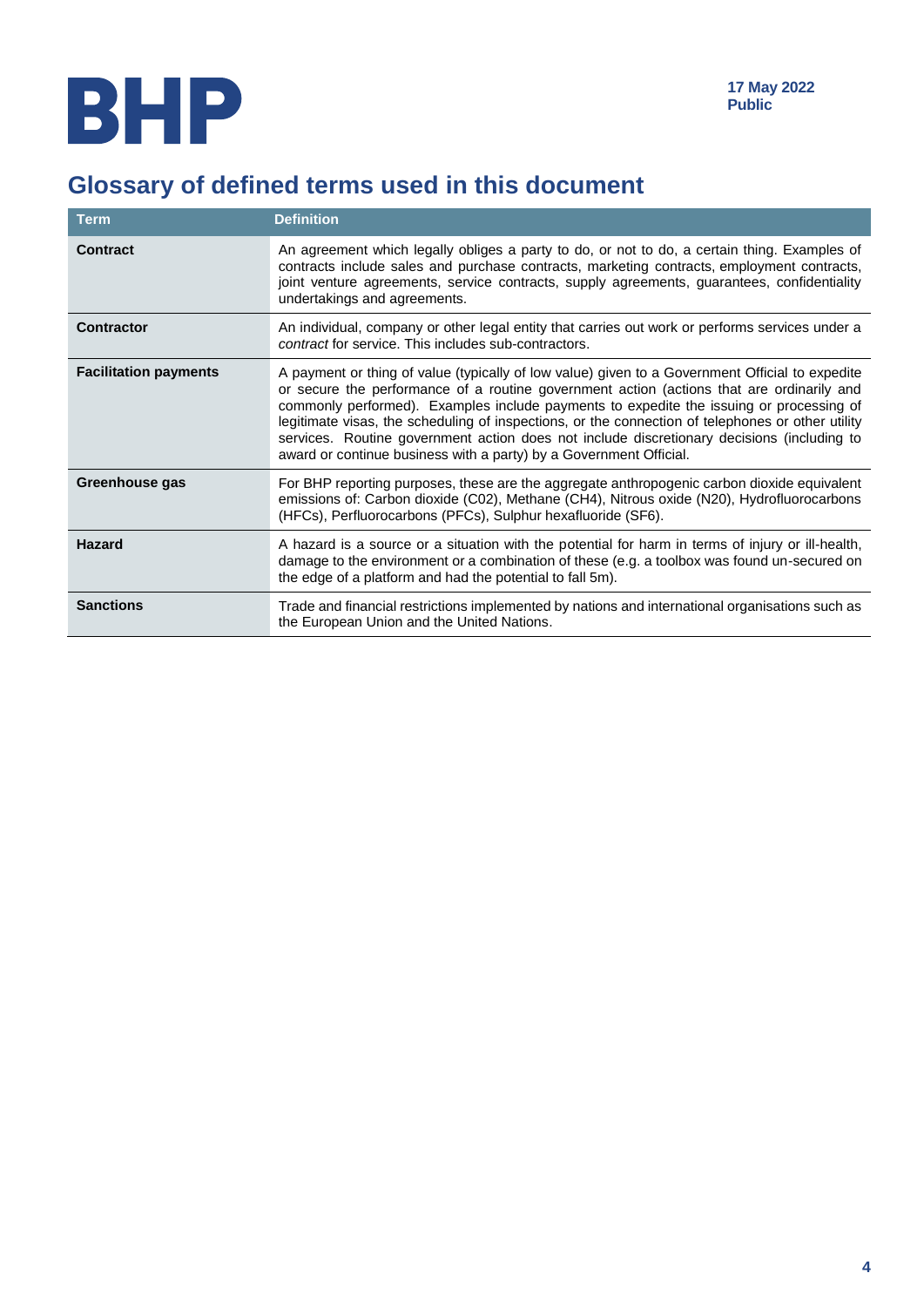## **Requisitos mínimos para los proveedores**

| Requisitos de conducta empresarial y HSEC definidos a nivel mundial que son áreas de suma importancia |                                                                                                                                                                                                                                                                                                                                                                                                                                                                          |
|-------------------------------------------------------------------------------------------------------|--------------------------------------------------------------------------------------------------------------------------------------------------------------------------------------------------------------------------------------------------------------------------------------------------------------------------------------------------------------------------------------------------------------------------------------------------------------------------|
| <b>Compliance</b>                                                                                     | <b>Requisitos</b>                                                                                                                                                                                                                                                                                                                                                                                                                                                        |
| Corrupción, soborno,<br>sanciones y extorsión                                                         | El proveedor debe cumplir con las leyes anticorrupción aplicables. El proveedor no debe<br>realizar ni permitir pagos de facilitación al realizar trabajos para BHP o en su representación.<br>El proveedor debe cumplir con todas las leyes de comercio internacional y las sanciones de los<br>países en los que BHP opera.                                                                                                                                            |
| Salud, seguridad, medio<br>ambiente y comunidad<br>(HSEC)                                             | El proveedor debe cumplir con los requisitos HSEC de BHP relevantes para el trabajo realizado<br>como parte del contrato de abastecimiento con BHP.                                                                                                                                                                                                                                                                                                                      |
| Leyes y regulaciones                                                                                  | El proveedor debe cumplir con la carta y, la intención de todas las leyes y regulaciones<br>relacionadas con su negocio. Esto incluye comprender las leyes y regulaciones relevantes para<br>su trabajo y cumplir con los requisitos legales del país donde está trabajando. Si la ley local<br>autoriza una actividad, práctica o estándar que no está permitida según los requisitos de BHP<br>para los proveedores, el proveedor debe exceder los requisitos legales. |
| <b>Ciberseguridad y datos</b>                                                                         | El proveedor debe:                                                                                                                                                                                                                                                                                                                                                                                                                                                       |
|                                                                                                       | · afirmar que maneja la seguridad informática, la protección de datos y los datos personales<br>de acuerdo con las buenas prácticas del sector y la legislación pertinente en materia de<br>protección y privacidad de datos;                                                                                                                                                                                                                                            |
|                                                                                                       | · mantener una evaluación de riesgos que cubra la ciberseguridad, la protección de datos y<br>datos personales;                                                                                                                                                                                                                                                                                                                                                          |
|                                                                                                       | · aplicar, con proporcionalidad un programa de ciberseguridad que identifique y remedie las<br>debilidades de una forma rutinaria;                                                                                                                                                                                                                                                                                                                                       |
|                                                                                                       | · ser capaz de demostrar un compromiso permanente con la gestión de la ciberseguridad y el<br>riesgo de protección de datos.                                                                                                                                                                                                                                                                                                                                             |
| <b>Acoso Sexual</b>                                                                                   | Como parte de sus obligaciones de garantizar un lugar de trabajo seguro, el proveedor debe:<br>· proporcionar un entorno de trabajo libre de acoso sexual (consulte la definición en Nuestro<br>Código de Conducta en bhp.com);                                                                                                                                                                                                                                          |
|                                                                                                       | • proporcionar un mecanismo para permitir la denuncia de acoso sexual;                                                                                                                                                                                                                                                                                                                                                                                                   |
|                                                                                                       | · tener procesos establecidos para la investigación de denuncias de acoso sexual y participar<br>en cualquier investigación de BHP de informes de acoso sexual según sea necesario;                                                                                                                                                                                                                                                                                      |
|                                                                                                       | · brindar apoyo a las personas que informan o se ven afectadas por incidentes de acoso<br>sexual relacionados de alguna manera con los trabajadores o con el negocio del proveedor;                                                                                                                                                                                                                                                                                      |
|                                                                                                       | · contar con procesos para tomar las medidas adecuadas (incluidas medidas disciplinarias y<br>expulsión del lugar de trabajo) contra las personas que se descubra que han cometido<br>acoso sexual;                                                                                                                                                                                                                                                                      |
|                                                                                                       | · revisar periódicamente la idoneidad de las medidas de control para abordar los riesgos de<br>acoso sexual; y                                                                                                                                                                                                                                                                                                                                                           |
|                                                                                                       | • asegurarse de que todos los trabajadores, incluidos los subcontratistas contratados por<br>ellos, conozcan el enfoque de BHP sobre el acoso sexual y reciban capacitación sobre el<br>comportamiento adecuado en el lugar de trabajo y los mecanismos de denuncia.                                                                                                                                                                                                     |
| Nivel 1 proveedores y sub-<br>contratistas                                                            | <b>Requisitos</b>                                                                                                                                                                                                                                                                                                                                                                                                                                                        |
| <b>Selección</b>                                                                                      | El proveedor debe tener procedimientos para la selección de sus proveedores y sub-<br>contratistas de Nivel 1 (directos) que incluyan una revisión del cumplimiento con los estándares<br>de derechos humanos y la procedencia de entrada.                                                                                                                                                                                                                               |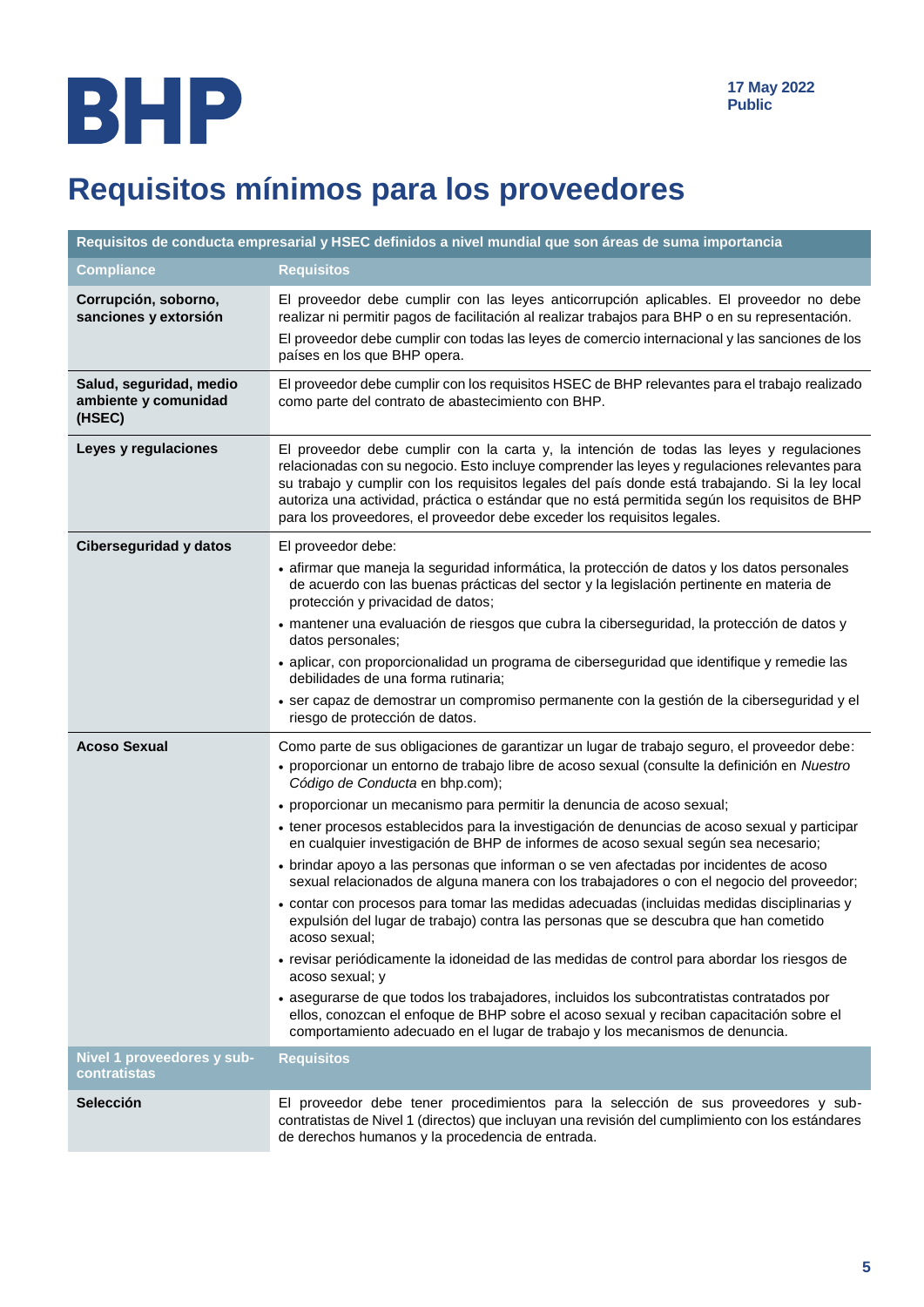

| Requisitos de conducta empresarial y HSEC definidos a nivel mundial que son áreas de suma importancia |                                                                                                                                                                                                                                                                                                                                                                                                                                                                                                                                                                                                                                                                                                                                                                                                                                                                                                                                                                                |
|-------------------------------------------------------------------------------------------------------|--------------------------------------------------------------------------------------------------------------------------------------------------------------------------------------------------------------------------------------------------------------------------------------------------------------------------------------------------------------------------------------------------------------------------------------------------------------------------------------------------------------------------------------------------------------------------------------------------------------------------------------------------------------------------------------------------------------------------------------------------------------------------------------------------------------------------------------------------------------------------------------------------------------------------------------------------------------------------------|
| <b>Derechos laborales</b>                                                                             | <b>Requisitos</b>                                                                                                                                                                                                                                                                                                                                                                                                                                                                                                                                                                                                                                                                                                                                                                                                                                                                                                                                                              |
| Trabajo infantil                                                                                      | Los niños no deben ser contratados para trabajar antes de completar su educación obligatoria<br>(según lo determinan las leyes locales aplicables). Independientemente de los requisitos<br>locales, la edad mínima para ingresar al empleo no debe ser menor de 15 años.                                                                                                                                                                                                                                                                                                                                                                                                                                                                                                                                                                                                                                                                                                      |
| Trabajo forzado o<br>obligatorio                                                                      | El proveedor debe afirmar que no permite el trabajo forzado, vinculado o involuntario.                                                                                                                                                                                                                                                                                                                                                                                                                                                                                                                                                                                                                                                                                                                                                                                                                                                                                         |
| Trata de personas                                                                                     | El proveedor debe afirmar que no utiliza mano de obra adquirida a través de la trata de<br>personas.                                                                                                                                                                                                                                                                                                                                                                                                                                                                                                                                                                                                                                                                                                                                                                                                                                                                           |
| Libertad de asociación                                                                                | El proveedor debe:<br>• adoptar una actitud abierta hacia las actividades legítimas de los sindicatos;<br>• permitir que los representantes de sus trabajadores realicen sus funciones legítimas de<br>representación en el lugar de trabajo y no sean discriminados.                                                                                                                                                                                                                                                                                                                                                                                                                                                                                                                                                                                                                                                                                                          |
| Salarios, penalidades y<br>horas de trabajo                                                           | Los salarios y beneficios (incluidas las horas extraordinarias) pagados, deben cumplir como<br>mínimo, las normas legales nacionales o los parámetros de referencia de la industria local,<br>cualquiera que sea el más alto.<br>En los estados nacionales donde no existe una legislación de salario mínimo, el proveedor<br>debe tratar de establecer un salario digno que proporcione un nivel de vida adecuado para<br>todos sus empleados y sus dependientes.<br>El proveedor no debe deducir asignaciones ni retener salarios como medida disciplinaria o por<br>cualquier otro motivo que no esté permitido por la ley. Los sistemas de pago basados en el<br>desempeño deben calcularse en base a expectativas razonables y deben estar claramente<br>definidos y comunicados.<br>Las horas de trabajo no deben exceder las normas legales nacionales o los puntos de<br>referencia de la industria local, lo que proporcione una mayor protección para el trabajador. |
| Diversidad y no-<br>discriminación                                                                    | El proveedor debe:<br>· proporcionar un entorno de trabajo en el que todos sean tratados de manera justa y se<br>respeten los factores de diversidad de género, culturales, étnicos, religiosos u otros, como la<br>discapacidad;<br>· ofrecer empleo sobre la base del mérito;<br>· no basar las decisiones relacionadas con el empleo en atributos no relacionados con el<br>desempeño laboral (incluidos, entre otros, raza, color, género, religión, asociaciones<br>personales, origen nacional, edad, discapacidad, creencias políticas, estado civil, orientación<br>sexual y responsabilidades familiares).<br>Las decisiones relacionadas con proveedores, clientes, contratistas y otras partes interesadas<br>también deben ser basadas en mérito o en otros aspectos no discriminatorios.                                                                                                                                                                          |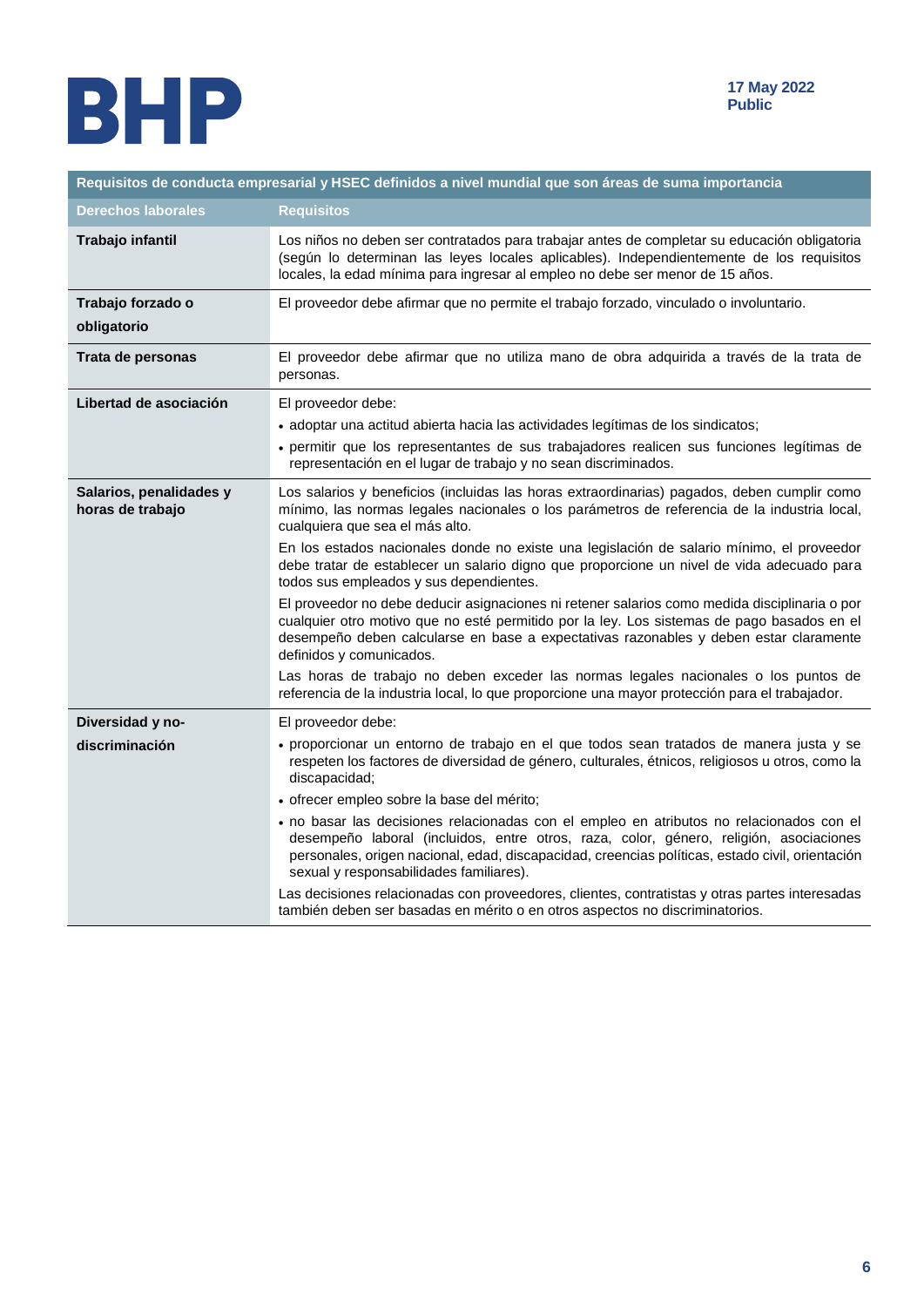

| Requisitos de conducta empresarial y HSEC definidos a nivel mundial que son áreas de suma importancia |                                                                                                                                                                                                                                                                                                                                                                                                                                                                                                                                                                                                                                                                                                                                                                                                                                                                                                                                                                                                                                                                                                                                                                                |
|-------------------------------------------------------------------------------------------------------|--------------------------------------------------------------------------------------------------------------------------------------------------------------------------------------------------------------------------------------------------------------------------------------------------------------------------------------------------------------------------------------------------------------------------------------------------------------------------------------------------------------------------------------------------------------------------------------------------------------------------------------------------------------------------------------------------------------------------------------------------------------------------------------------------------------------------------------------------------------------------------------------------------------------------------------------------------------------------------------------------------------------------------------------------------------------------------------------------------------------------------------------------------------------------------|
| Lugar de trabajo seguro y<br>saludable                                                                | El proveedor debe proporcionar:<br>· instalaciones de trabajo seguras y saludables y medidas de precaución adecuadas para<br>proteger a los empleados de los peligros relacionados con el trabajo y los peligros previstos<br>en el lugar de trabajo;<br>• trabajadores con capacitación regular y registrada en salud y seguridad;<br>· Alojamiento limpio y seguro que satisfaga las necesidades básicas de los trabajadores<br>(cuando la disposición sea aplicable).<br>El proveedor debe:<br>• cumplir con todas las leyes, regulaciones y directivas relevantes en los países en los que se<br>realizan las actividades del contrato para proporcionar un lugar de trabajo seguro y saludable;<br>· implementar sistemas para la prevención de lesiones y enfermedades ocupacionales,<br>incluidas las normas de seguridad contra incendios; planes de preparación y respuesta ante<br>emergencias; normas de higiene laboral o industrial; iluminación y ventilación adecuadas;<br>salvaguardias de maquinaria; Reporte e investigación de lesiones y enfermedades<br>ocupacionales; acceso razonable y apropiado a las instalaciones de agua potable y<br>saneamiento: |
|                                                                                                       | · asignar la responsabilidad de la salud y la seguridad a un representante de la gerencia.                                                                                                                                                                                                                                                                                                                                                                                                                                                                                                                                                                                                                                                                                                                                                                                                                                                                                                                                                                                                                                                                                     |
| Trato a los empleados                                                                                 | El proveedor debe crear y mantener un entorno que trate a todos los empleados con dignidad<br>y respeto y no debe usar o amenazar con la violencia, la coerción, la explotación o el abuso<br>sexual o el acoso o abuso verbal o psicológico.                                                                                                                                                                                                                                                                                                                                                                                                                                                                                                                                                                                                                                                                                                                                                                                                                                                                                                                                  |
| Minerales de conflicto                                                                                | <b>Requisitos</b>                                                                                                                                                                                                                                                                                                                                                                                                                                                                                                                                                                                                                                                                                                                                                                                                                                                                                                                                                                                                                                                                                                                                                              |
| 3TGs                                                                                                  | Un proveedor que adquiere volúmenes a granel de estaño, tungsteno, Tantalio y/o oro debe<br>tener políticas funcionales y medidas de transparencia para asegurar que los productos y<br>componentes suministrados se consideren libres de estaño, tungsteno, tantalio y oro<br>procedentes de fuentes minerales en conflicto.                                                                                                                                                                                                                                                                                                                                                                                                                                                                                                                                                                                                                                                                                                                                                                                                                                                  |
| <b>Communidad</b>                                                                                     | <b>Requisitos</b>                                                                                                                                                                                                                                                                                                                                                                                                                                                                                                                                                                                                                                                                                                                                                                                                                                                                                                                                                                                                                                                                                                                                                              |
| Interacción con las<br>comunidades                                                                    | El proveedor y, a su vez, sus empleados, deben tratar a los miembros de la comunidad con<br>dignidad y respeto. No deben tener un impacto adverso en la salud o seguridad de los miembros<br>de la comunidad, ni en su bienestar al participar en actividades como comportamientos<br>amenazantes, violencia, coerción, explotación o abuso sexual, o acoso o abuso verbal o<br>psicológico.                                                                                                                                                                                                                                                                                                                                                                                                                                                                                                                                                                                                                                                                                                                                                                                   |
| Seguridad                                                                                             | Un proveedor debe asegurar que cualquier fuerza privada o pública utilizada administre la<br>seguridad de manera legítima y respete las libertades fundamentales y los derechos humanos<br>de todas las partes interesadas.                                                                                                                                                                                                                                                                                                                                                                                                                                                                                                                                                                                                                                                                                                                                                                                                                                                                                                                                                    |
| Medio ambiente y salud                                                                                | <b>Requisitos</b>                                                                                                                                                                                                                                                                                                                                                                                                                                                                                                                                                                                                                                                                                                                                                                                                                                                                                                                                                                                                                                                                                                                                                              |
| <b>Biocombustibles</b>                                                                                | Los biocombustibles solo deben provenir de compañías que tengan políticas o estándares para<br>el abastecimiento sostenible de componentes de biocombustibles. Es decir, deben demostrar<br>que los biocombustibles no provienen de conflictos con la agricultura, la biodiversidad u otros<br>valores ambientales y tienen un perfil de emisión de gases de efecto invernadero positivo en el<br>ciclo de vida.                                                                                                                                                                                                                                                                                                                                                                                                                                                                                                                                                                                                                                                                                                                                                               |
| Propiedades declaradas<br>Patrimonio de la<br><b>Humanidad y Áreas</b><br>Protegidas de la UICN       | Los materiales no deben ser obtenidos de listados de Patrimonio de la Humanidad o de Unión<br>Internacional para la Conservación de Áreas Naturales Protegidas.                                                                                                                                                                                                                                                                                                                                                                                                                                                                                                                                                                                                                                                                                                                                                                                                                                                                                                                                                                                                                |